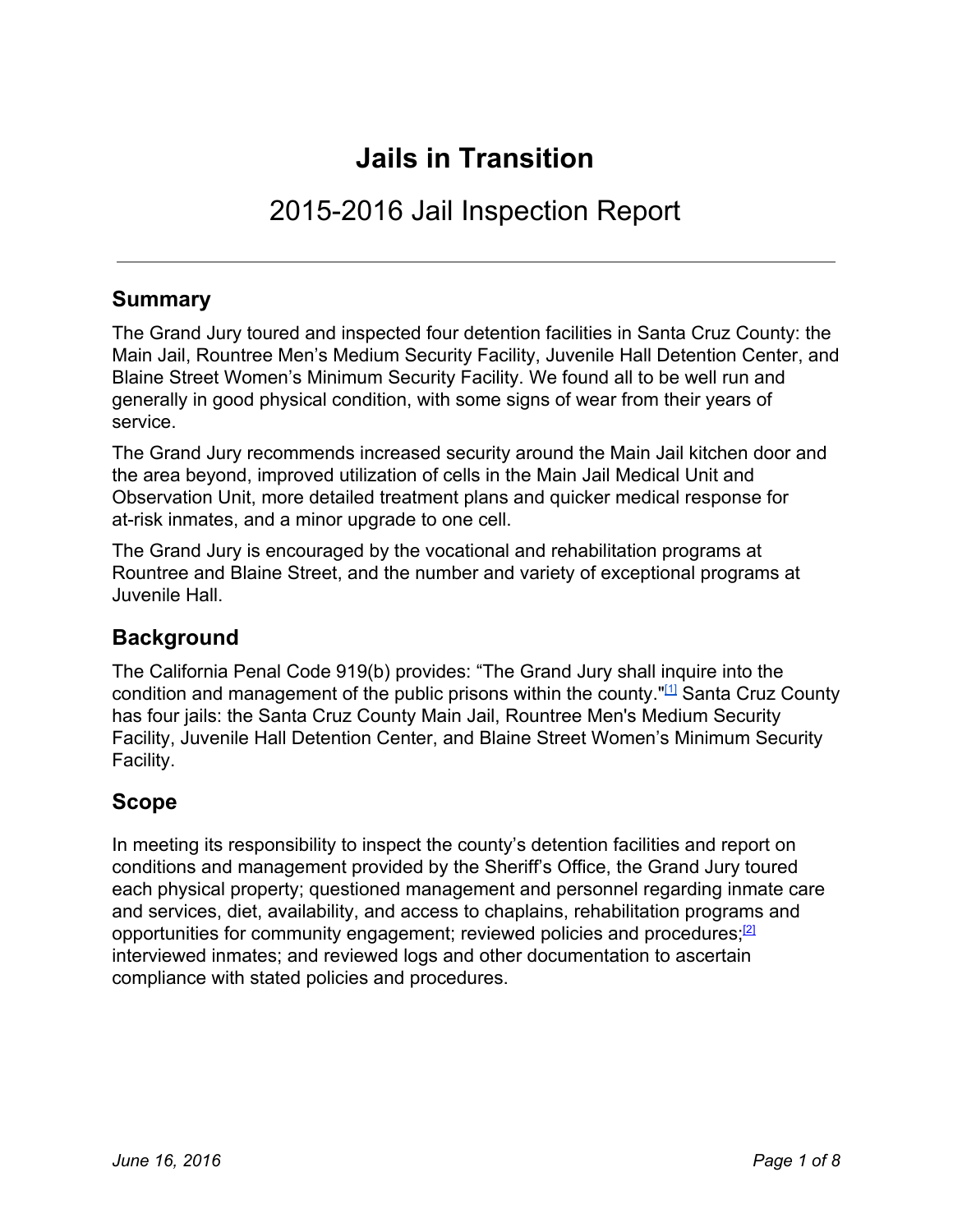# **Investigation**

## *Water Street Main Jail, Inspected on December 14, 2015*

### *Inmate Populations and Intake Statistics*

The Main Jail has a maximum capacity of 400 inmates. On the day of the Grand Jury inspection, the population was 311. The required annual fire, medical, mental health, and environmental inspections were all up to date for 2015. There are approximately 1,000 arrests each month. Since the 2014-2015 Grand Jury Inspection Report, the Sheriff's Office has established an alcohol sobering facility adjacent to the jail. This facility has been outsourced to Janus of Santa Cruz, a drug and alcohol recovery center.

Everyone arrested who is 65 years old or older is first sent to Dominican Hospital for medical screening before jail intake.

#### *Crisis Intervention Team*

There is a Crisis Intervention Team (CIT) that meets five days a week. The team consists of the mental health staff, medical staff, Chief Correctional Officer, and other supervisory jail personnel. During the meetings daily assessments are made about the current jail population and inmates' special needs are identified and addressed.

On the days that CIT<sup>31</sup> meets, it issues a Facility Risk Report for staff providing necessary alerts for the inmates deemed at-risk for suicide, escape, assault, medical issues, and other destabilizing behaviors, all of which are constants in this environment.

The Grand Jury found the implementation of CIT successfully addresses many of its objectives to coordinate care and anticipate and avert potential adverse events. We found the program lacking in these significant ways:

- CIT meets only on weekdays. On weekends, when members are off duty, crises occur in the absence of this coordinated care model. CIT should meet daily.
- The Facility Risk Report is helpful but more specific recommendations for jail staff could improve overall care and inmate management.
- CIT meetings directly impact jail operations and should be documented. Minutes should be required.

#### *Intake Screening and Evaluation*

Properly assigning inmates to a housing unit emphasizes health and safety for the newly incarcerated. Intake processing consists of layers of screening detainees. Initially an arrestee receives an at-risk assessment performed by the arresting officer. This assessment becomes part of the individual's booking record to assist other personnel.

The at-risk assessment is accompanied by a health screening before the arrestee is assigned to a housing unit. This assessment, performed by a health-trained Corrections Officer (CO), ascertains physical or mental limitations posing potential hazards to the arrestee or other inmates if placed in the general population.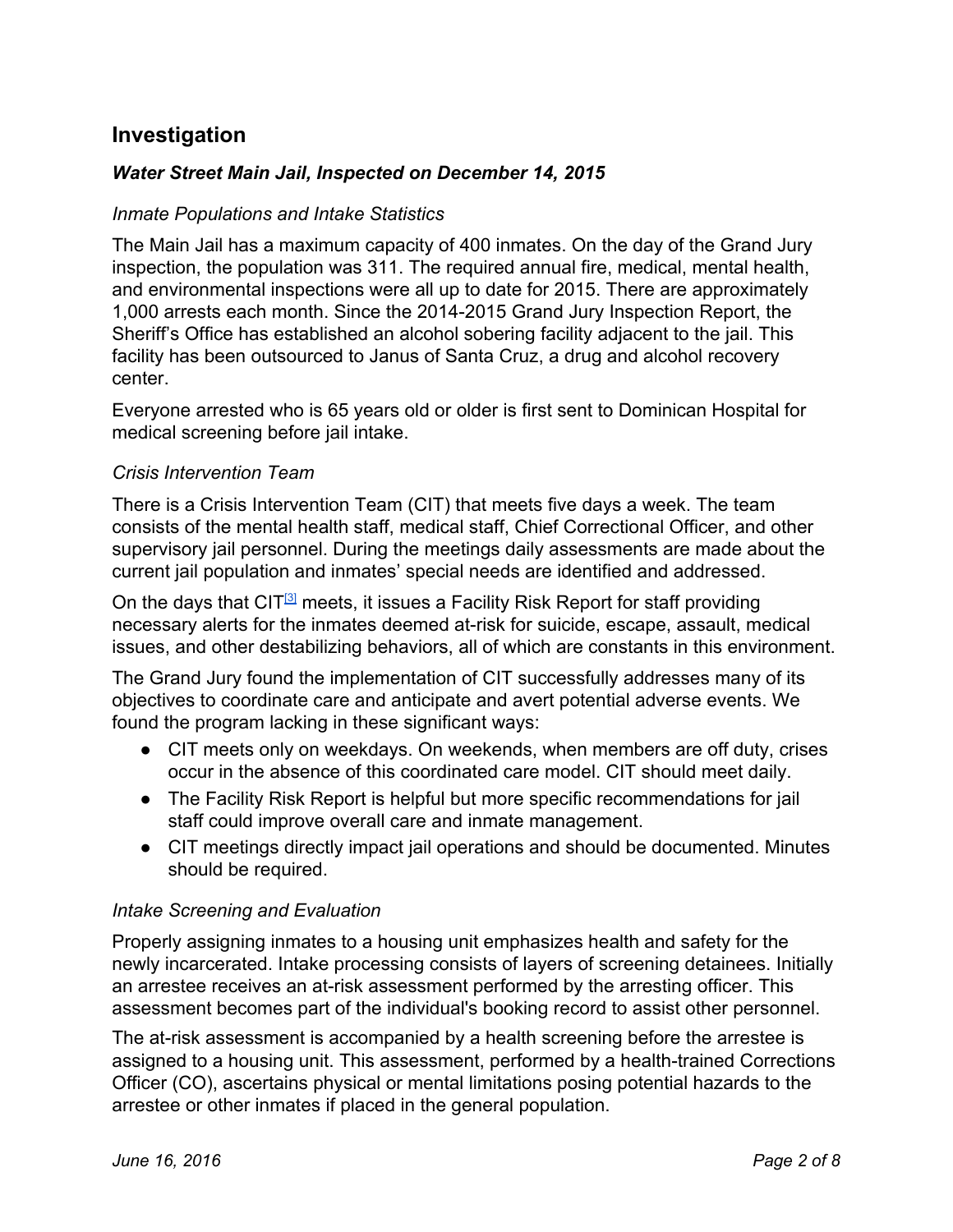## *Delivery of Medical Services*

Since 2012, all medical services for the correctional facilities have been contracted with the California Forensic Medical Group (CFMG). Medical care at the Main Jail is available 24/7. There is a certified Physician's Assistant (PA) available five days a week. There is a medical doctor on-call who is available to see at-risk inmates within 72 hours. Mental health services are provided by the County Health Services Agency.

The Medical Unit is an area with two holding cells for inmates waiting for a medical appointment. Generally they are accompanied by a Corrections Officer (CO), however when there is a staff shortage, which is often, the inmate is left alone. These rooms are inside the Medical Unit which houses all medications, medical equipment, and medical staff. The Grand Jury feels these rooms could be put to better use by transforming them into critical care units for seriously ill inmates.

## *Infirmary Operations and Utilization*

The Observation Unit, frequently but inaccurately referred to as the infirmary, is in another area a distance from the Medical Unit. It consists of 13 cells that are centrally monitored by non-medical personnel, both directly and via video surveillance. This is also referred to as the "direct observations" area and is managed by the CO on duty. It is the responsibility of the CO to contact nursing staff if he or she recognizes a medical need. The CO monitors each occupied cell by observing the inmate through a small window when making rounds, which can range in frequency from every 15 minutes to one hour. The Grand Jury observed that all the windows are the same size other than for cell 13, which is smaller. We question how effective a check can be if an inmate is covered by a blanket: most of the time these checks are strictly visual, from outside the cell door. In prior Grand Jury inspections, it was noted there were irregularities discovered involving inmates covering these windows with various items to block the view; this is no longer a problem and has been corrected.

#### *Escape Incidents*

The Main Jail experienced an escape in 2015 through an open door in the kitchen. This door leads to an unrestricted and unfenced area and the inmate simply walked away. It was observed that this same door was open during the Grand Jury inspections. The Grand Jury was told that the inmate who walked away was a minimum security detainee. We learned that funding has been allocated to build a fence surrounding this door. Construction is scheduled to begin this year.

#### *Food Service*

In December 2015 a new food-serving protocol was instituted for faster service, higher compliance with nutrition standards, and cost control. Inmates now receive their meals fully served in specialized serving trays. Nutritional content and cost of \$1.29 per meal are carefully monitored. This is a reduction from \$1.49 per meal from last year.

Kitchen employees are supported by up to four inmates per shift. Minimum security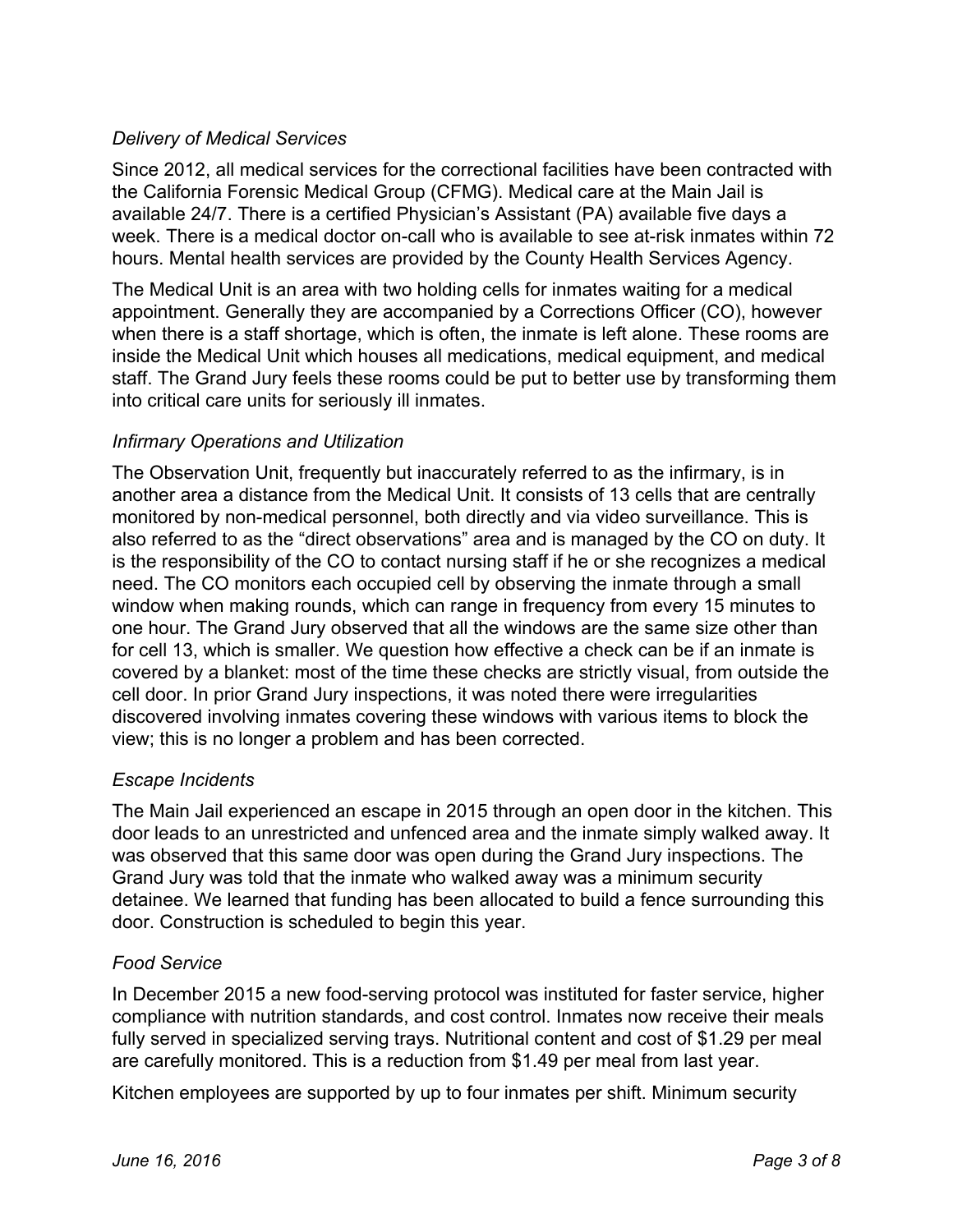inmates who are interested can apply for kitchen duty. The Grand Jury noticed that the morale of the kitchen staff was particularly positive.

## *Facility Condition*

The general physical condition of the jail building is showing some age and could use updating. In particular, the linoleum in the Observation Unit has severe buckling and may pose a hazard for foot traffic. For a kitchen originally designed to provide meals for 100 people, the staff do an amazing job feeding 300 people daily. All service areas were clean; floors were buffed to a high shine, and considering the age of the building, it continues to be functional.

#### *Staffing*

It was also noted the staff is consistently rotated to experience the duties of all personnel. This has shown to be valuable in offering a fresh look at situations by staff as they "walk in each other's shoes."

## *Rountree Men's Medium Security Facility, Inspected on February 1, 2016*

Rountree is located in Watsonville, California. This is an all male adult facility which can house up to 96 inmates. Since this is a medium security facility, incarceration here only happens if the offender is guilty of a low level or first time offense. The inmate classification system here is based on a profile established by the Main Jail. Rountree is frequently called "The Farm."

The focus of "The Farm" centers around inmate rehabilitation. There is strong emphasis on compliance while they are in custody. This is promoted by a weekly meeting every Monday to acquaint inmates with the rules and procedures for a successful stay. Consequently, they are reminded on a regular basis what it means to cooperate and build a better life.

There are over 30 different classes available, such as substance abuse issues, anger management, parenting, gang activity, and financial education. The goal is to redirect their lives toward healthy self-management and functionality without the prior influences that got them into trouble in the first place. This is accomplished by an incredibly devoted staff who are qualified to teach these critical life skills. The response from the inmates the Grand Jury spoke with was overwhelmingly positive. For many of these inmates this is their first exposure to life skills training. It is the impression of the Grand Jury that the inmates have sincere gratitude for what they are learning. The long term goal for the staff is to be influential enough to prevent inmates returning to their old lifestyle.

A new program that has proven to be highly successful is the "Jail to Jobs Fair." The director of the facility enlists a number of prospective employers who come to the jail, make a presentation about their employment opportunities, and encourage inmates to work toward applying for jobs once released. This boosts morale and creates a sense of hope in these men. Once apprised of their opportunities they are motivated to engage in programs with a goal in mind. An additional motivating factor is the knowledge that if they are uncooperative or under performing they are returned to the Main Jail.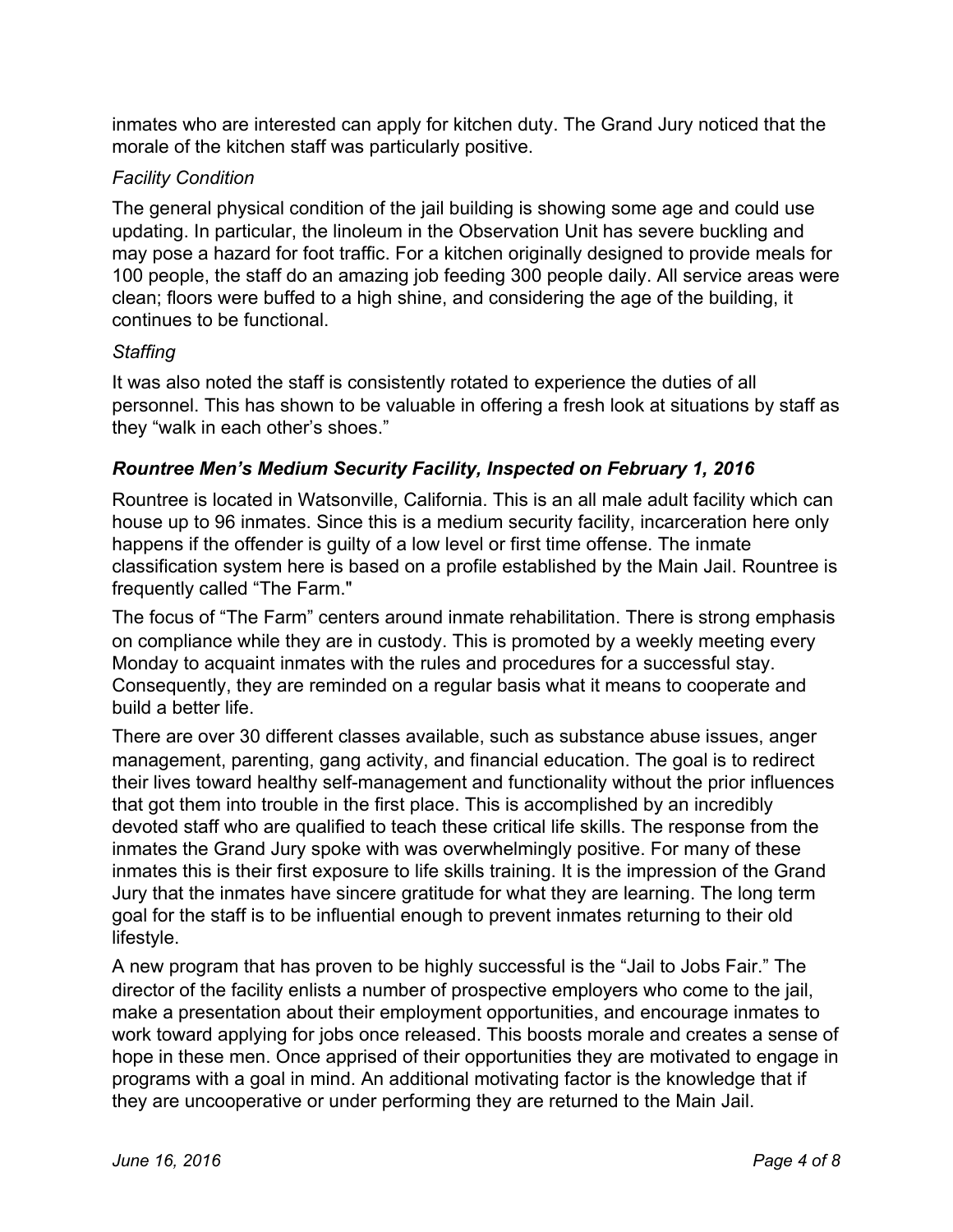## *Santa Cruz Probation Department – Juvenile Hall Detention Facility, Inspected on December 7, 2015*

Since 1968 this facility has consistently garnered accolades for its successful programs. The Grand Jury learned that this facility is recognized as a nation-wide model for reducing incarceration of juveniles.

This facility houses up to 42 young offenders. The population on the day of the inspection was 17. This is a coed environment. The average stay for the youths is 12 to 14 days and then they are returned to their families. If they stay longer and reach their 18th birthday, they are transferred to the Main Jail. What the Grand Jury found to be impressive was the attitude shared by the staff, who are committed to helping these youngsters build a better life for their experience in the real world. The Grand Jury observed a level of dedication which is so obvious that it becomes infectious when hearing their success stories and the continuous flow of new ideas for improvement.

There are numerous programs available to assist in the transition from incarceration to life at home. There are educational classes to accomplish a GED or high school diploma, mental health classes to help with self sufficiency, anger management, gang affiliation, financial management, and basic living skills. There is a focus on literacy; the local library makes new books available to the youth on a regular basis so they are not relegated to reading the same things over and over. The onsite library is available to them everyday.

A recent successful objective has been the staff decision to incorporate a culinary program for the juveniles called the "Seed to Table" program. The plan calls for remodeling the kitchen so it can perform as a teaching and learning environment, planting a garden area to complement the menu, and adding an agricultural component to the educational opportunities. This is coming to fruition through a portion of three grants. This program provides an opportunity for Juvenile Hall to offer a more diverse curriculum while simultaneously improving the quality of the food service.

The physical condition of this facility was clean and orderly. It is showing signs of age but the staff does a more than adequate job of maintenance. The kitchen was very clean, neat, and functional. With the coming improvements for the "Seed to Table" program, the kitchen will be able to provide healthier and more appealing meals. The food costs are always considered an important factor and to date, the cost is \$1.49 per meal. This is less than the prior year. When speaking with the juveniles, there was enthusiastic approval of the food served.

We had the opportunity to sit down, have lunch, and speak with various juveniles. It was during these conversations that the Grand Jury heard the personal reactions to what the facility is providing for them. The majority of those incarcerated only had positive comments to make about the staff and the programs. They all felt the staff "really cared about them" and their acceptance was a key to their motivation to improve their lives.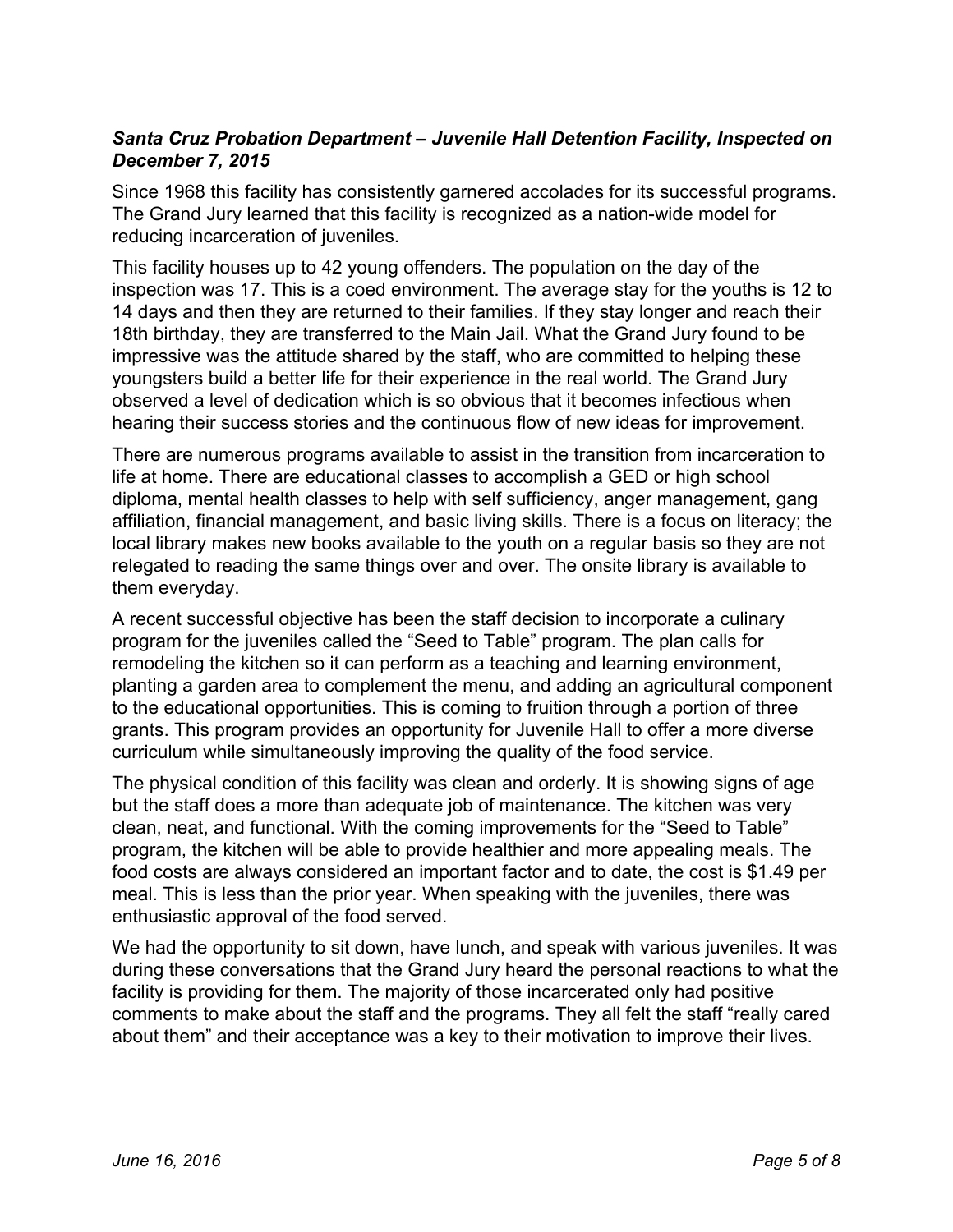## *Blaine Street Women's Minimum Security Facility, Inspected on December 14, 2015*

Reminiscent of a dormitory style older home, this facility shows some signs of wear and tear. Much of it is outdated, however the facility adequately meets the needs of the female inmates. While there is room for 32 women, there were 11 women in custody at the time of the Grand Jury inspection.

There is a work furlough program provided for the detainees which allows them to work outside the facility and return each night. The women are encouraged to apply for duty in the kitchen of the Main Jail. Unfortunately, one of the women on kitchen duty walked off the property in 2015 and escaped from the Main Jail through an open back door. As noted earlier, construction is set to begin this year on a fence to enclose the unrestricted area outside the door.

The inmates are offered programs designed to integrate them back into life outside the facility. These programs include drug and alcohol counseling, parenting skills, employment opportunities, and self esteem tutoring through group therapy.

# **Findings**

- **F1.** The Facility Risk Report, which is generated from the Crisis Intervention Team meeting, lacks specific recommendations.
- **F2.** The Crisis Intervention Team only meets on weekdays, creating potential communication problems by not meeting on weekends and holidays.
- **F3.** The Observation Unit does not meet the standard definition of an infirmary.
- **F4.** There are two holding cells in the Medical Unit which can be put to better use for inmate medical needs.
- **F5.** The Medical Unit (which houses the nurse's station) is several doors away from the Observation Unit contributing to less-than-optimal medical care.
- **F6.** Current policy allows 72 hours before an at-risk inmate is seen by a doctor, which we feel is too long for at-risk inmates.
- **F7.** The window for cell 13 in the Observation Unit is too small for adequate observation.
- **F8.** The Main Jail's unsecured kitchen back door is a security risk.

# **Recommendations**

- **R1.** The Grand Jury recommends the Crisis Intervention Team's Facility Risk Report include written concerns and recommendations for inmates identified as at-risk. (F1)
- **R2.** The Grand Jury recommends the Crisis Intervention Team meet seven days a week. (F2)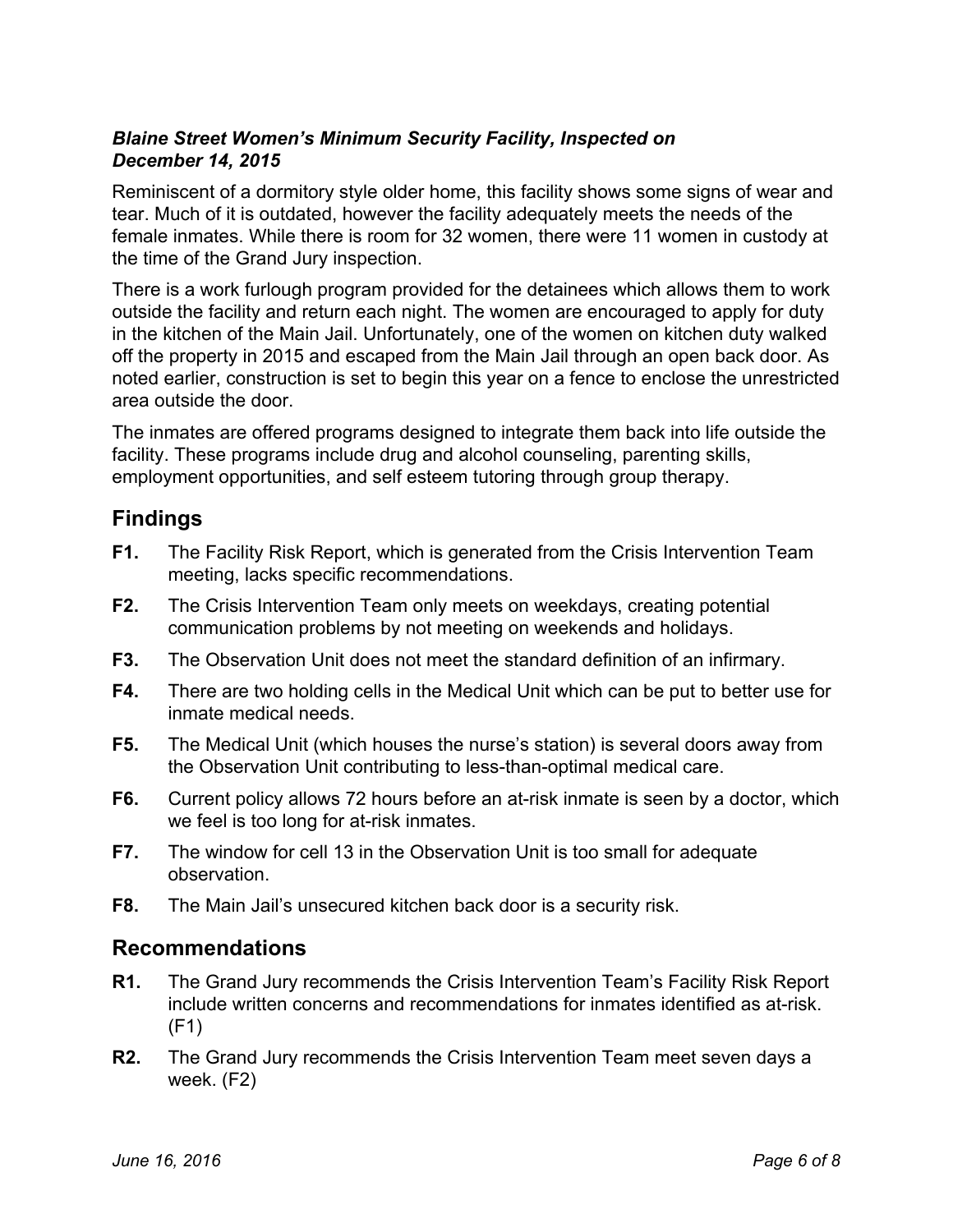- **R3.** The Grand Jury recommends that the Observation Unit be upgraded to an infirmary or that the Sheriff's Office stop referring to the area as an infirmary. (F3)
- **R4.** This Grand Jury has concerns about the usage of space in the Observation Unit and the Medical Unit and recommends working with a space planner to redesign the physical access between these two units. (F3–F5)
- **R5.** The Grand Jury recommends that at-risk inmates be seen within four hours by medical personnel. (F6)
- **R6.** The Grand Jury recommends that the window for cell 13 in the Observation Unit be enlarged to at least the same size as the other cells. (F7)
- **R7.** The Grand Jury recommends a fence be built within this year to enclose the unrestricted area outside the kitchen back door. Until it is completed, a temporary solution should be installed immediately and inmates should be personally escorted. (F8)

# **Responses Required**

| <b>Respondent</b>                           | <b>Findings</b> | <b>Recommendations</b> | <b>Respond Within/</b><br><b>Respond By</b> |
|---------------------------------------------|-----------------|------------------------|---------------------------------------------|
| <b>Santa Cruz County</b><br>Sheriff-Coroner | $F1-F8$         | $R1 - R7$              | 60 Days<br>August 15, 2016                  |

# **Definitions**

- **Penal Code:**A code of laws dealing with crime and its punishment.
- **CO:***Corrections Officer.*
- *●* **CIT:***Crisis Intervention Team.*
- *●* **Janus of Santa Cruz:**A drug and alcohol rehabilitation facility for inpatients and outpatients.
- **CFMG:** California Forensic Medical Group, Inc., a for-profit company.
- *●* **Minimum Security:**(of a jail or prison) designed for prisoners regarded as being less dangerous; having fewer restrictions.
- *●* **Observation Unit**A special housing unit where inmates are visually monitored in 13 specified cells.
- *●* **"Seed to Table" Program:**The newest program at the Juvenile Detention Facility which which will incorporate an onsite garden managed by the juveniles and the harvest utilized in the kitchen (by select juvenile participants) in a culinary program.
- *●* **Infirmary:**a building or part of a building for the treatment of the sick or wounded; a hospital; esp.the sick quarters in a religious establishment, a school, workhouse, or institution.